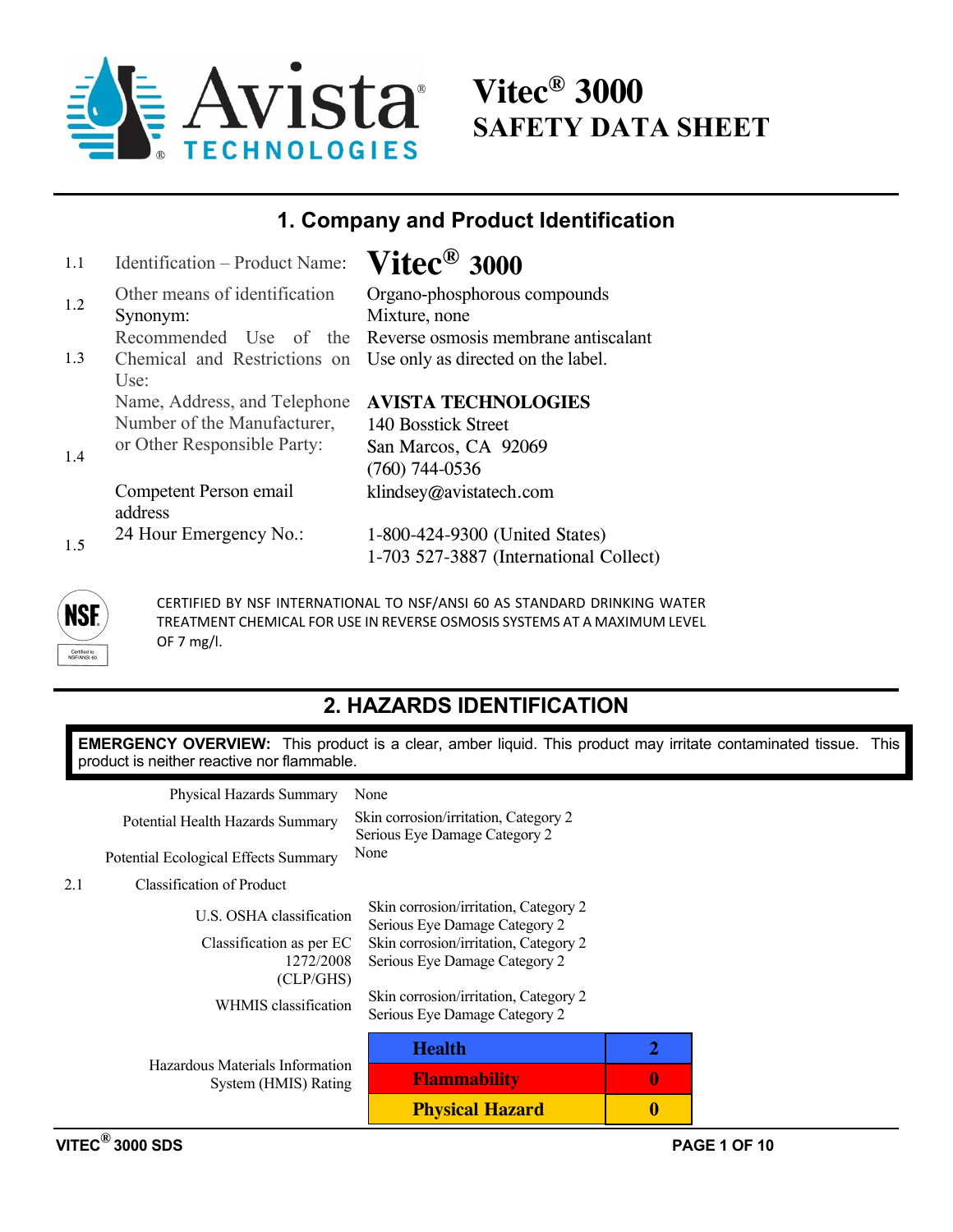### **Protective Equipment | C**

| General Warnings         | P <sub>10</sub> 1<br>P <sub>102</sub><br>P <sub>103</sub>      | If medical advice is needed, have product container or label at hand.<br>Keep out of reach of children.<br>Read label before use                                                        |
|--------------------------|----------------------------------------------------------------|-----------------------------------------------------------------------------------------------------------------------------------------------------------------------------------------|
| Signal Word              | <b>WARNING</b>                                                 |                                                                                                                                                                                         |
| Hazard statements        | H315<br>H319                                                   | Causes skin irritation<br>Causes serious eye irritation                                                                                                                                 |
| Precautionary statements | P <sub>271</sub><br>P <sub>281</sub><br>P312                   | Use only outdoors or in a well-ventilated area.<br>Use personal protective equipment as required.<br>IF SWALLOWED: Call a POISON CENTER or doctor/physician if<br>you feel unwell.      |
|                          | $P302 + P352$<br>P <sub>261</sub><br>$P305 + P351$<br>$+ P338$ | Avoid breathing dust/fume/gas/mist/vapours/spray.<br>IF IN EYES: Rinse cautiously with water for several minutes.<br>Remove contact lenses, if present and easy to do. Continue rinsing |
|                          | $P337 + P313$<br>P353                                          | If skin or eye irritation occurs, get medical attention;<br>Rinse skin with water/shower.                                                                                               |
| Hazard pictograms        |                                                                |                                                                                                                                                                                         |

2.3 Unclassified Hazards None 2.4 Ingredients with unknown acute None toxicity

## **3. COMPOSITION and INFORMATION ON INGREDIENTS**

| <b>Chemical name</b><br>CAS#                                                               | $\%$ w/w  | <b>US OSHA</b>                                                                         | <b>GHS/EU CLP</b>                                                            | <b>WHMIS</b>                                                                           |  |  |
|--------------------------------------------------------------------------------------------|-----------|----------------------------------------------------------------------------------------|------------------------------------------------------------------------------|----------------------------------------------------------------------------------------|--|--|
| <b>EINECS#</b>                                                                             |           |                                                                                        |                                                                              |                                                                                        |  |  |
| Deflocculant & Sequestrant<br>Proprietary<br>Proprietary                                   | 20-30     | <b>Skin</b><br>corrosion/irritation,<br>Category 2<br>Serious Eye Damage<br>Category 2 | Skin corrosion/irritation,<br>Category 2<br>Serious Eye Damage<br>Category 2 | Skin<br>corrosion/irritation,<br>Category 2<br>Serious Eye Damage<br>Category 2        |  |  |
| Chelate Agent<br>Proprietary<br>Proprietary                                                | $10 - 20$ | <b>Skin</b><br>corrosion/irritation,<br>Category 2<br>Serious Eye Damage<br>Category 2 | Skin corrosion/irritation,<br>Category 2<br>Serious Eye Damage<br>Category 2 | <b>Skin</b><br>corrosion/irritation,<br>Category 2<br>Serious Eye Damage<br>Category 2 |  |  |
| Water or other chemicals do not<br>contribute to any additional hazards of<br>this product | balance   | N/A                                                                                    | N/A                                                                          | N/A                                                                                    |  |  |
| <b>PRODUCT</b>                                                                             | 100       | Skin corrosion/irritation, Category 2<br>Serious Eye Damage Category 2                 |                                                                              |                                                                                        |  |  |

NE = Not Established. C = Ceiling Limit. See Section 16 for Definitions of Terms Used.

Canada HMIRA Registration: Registration Number: 3329893. Registration date: 10 May 2019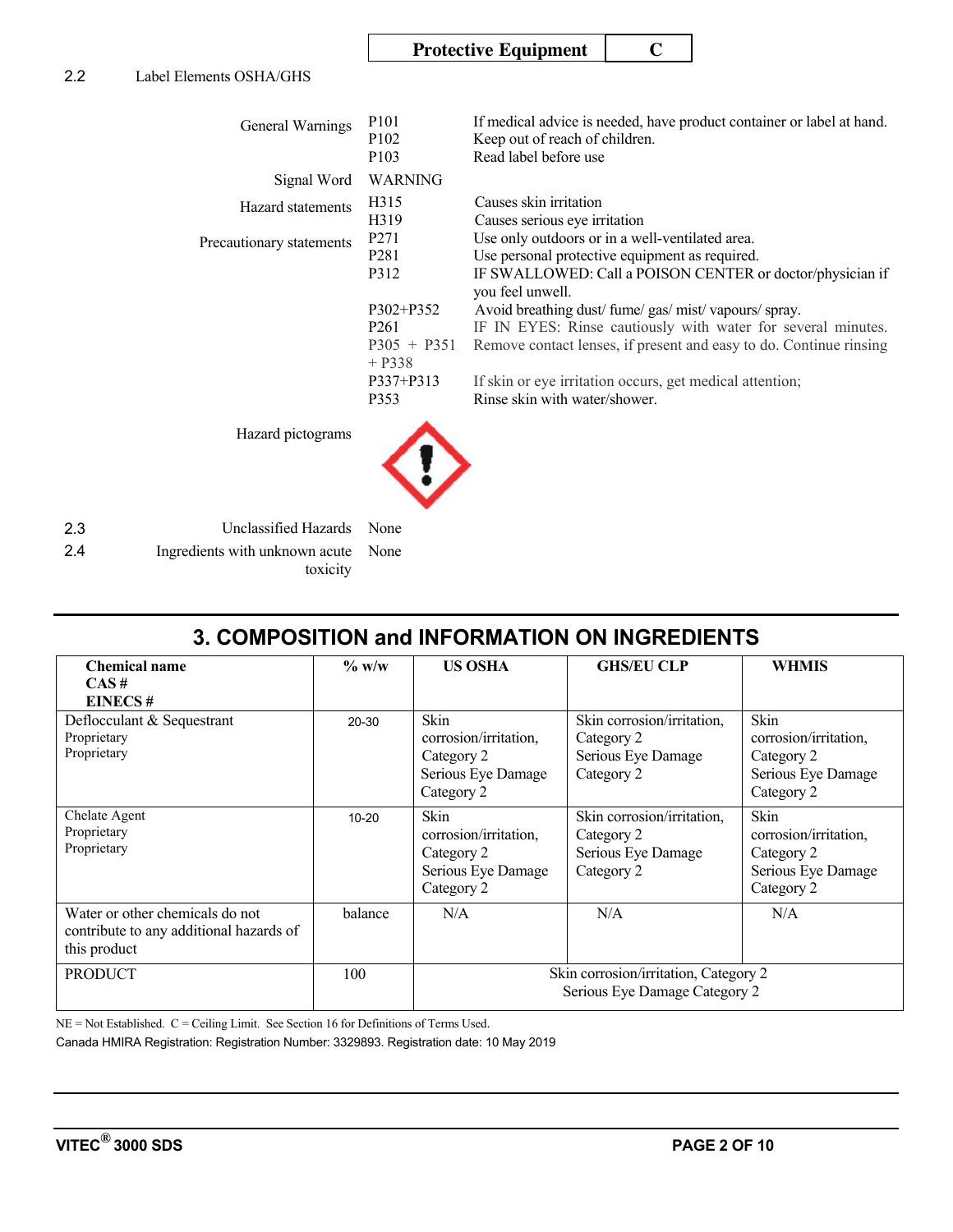### **4. FIRST-AID MEASURES**

| 4.1 | Description of Necessary Measures                                                           |                                                                                                                                                                                                                                                                                                                                                                                                                                       |
|-----|---------------------------------------------------------------------------------------------|---------------------------------------------------------------------------------------------------------------------------------------------------------------------------------------------------------------------------------------------------------------------------------------------------------------------------------------------------------------------------------------------------------------------------------------|
|     | Skin exposure:                                                                              | If this product contaminates the skin, immediately begin decontamination with<br>running water. Remove exposed or contaminated clothing, taking care not to<br>contaminate eyes. Victim should seek immediate medical attention if any<br>adverse exposure symptoms develop.                                                                                                                                                          |
|     | Eye exposure:                                                                               | If this product enters the eyes, open victim's eyes while under gently running<br>water. Use sufficient force to open eyelids. Have victim "roll" eyes. Minimum<br>flushing is for 15 minutes. Victim must seek medical attention.                                                                                                                                                                                                    |
|     | Inhalation:                                                                                 | If vapors, mists, or sprays of this product are inhaled, remove victim to fresh<br>air. If necessary, use artificial respiration to support vital functions. Remove<br>or cover gross contamination to avoid exposure to rescuers.                                                                                                                                                                                                    |
|     | Ingestion:                                                                                  | If this product is swallowed, CALL PHYSICIAN OR POISON CONTROL<br>CENTER FOR MOST CURRENT INFORMATION. DO NOT INDUCE<br>VOMITING. Have victim rinse mouth with water, if conscious. Never induce<br>vomiting or give a diluent (e.g., water) to someone who is unconscious, having<br>convulsions, or unable to swallow. If contaminated individual is convulsing,<br>maintain an open airway and obtain immediate medical attention. |
| 4.2 | Most Important Symptoms/Effects:                                                            | Immediate: Inhalation exposure may cause coughing or sneezing. Symptoms<br>of skin and eye contact may include redness and irritation. Ingestion may cause<br>stomach pains, cramps, and gastritis.                                                                                                                                                                                                                                   |
|     |                                                                                             | Delayed: Prolonged or repeated skin overexposure to this product may cause<br>dermatitis (dry, red skin). Symptoms may include tingling, redness, and visible<br>injury.                                                                                                                                                                                                                                                              |
| 4.3 | Indication Of Immediate Medical<br>Attention And Special Treatment Needed,<br>If Necessary: | TARGET ORGANS: Acute: Skin, eyes. Chronic: Skin.                                                                                                                                                                                                                                                                                                                                                                                      |

Victims of chemical exposure must be taken for medical attention if any adverse effects occur. Rescuers should be taken for medical attention if necessary. Take a copy of label and SDS to physician or health professional with victim.

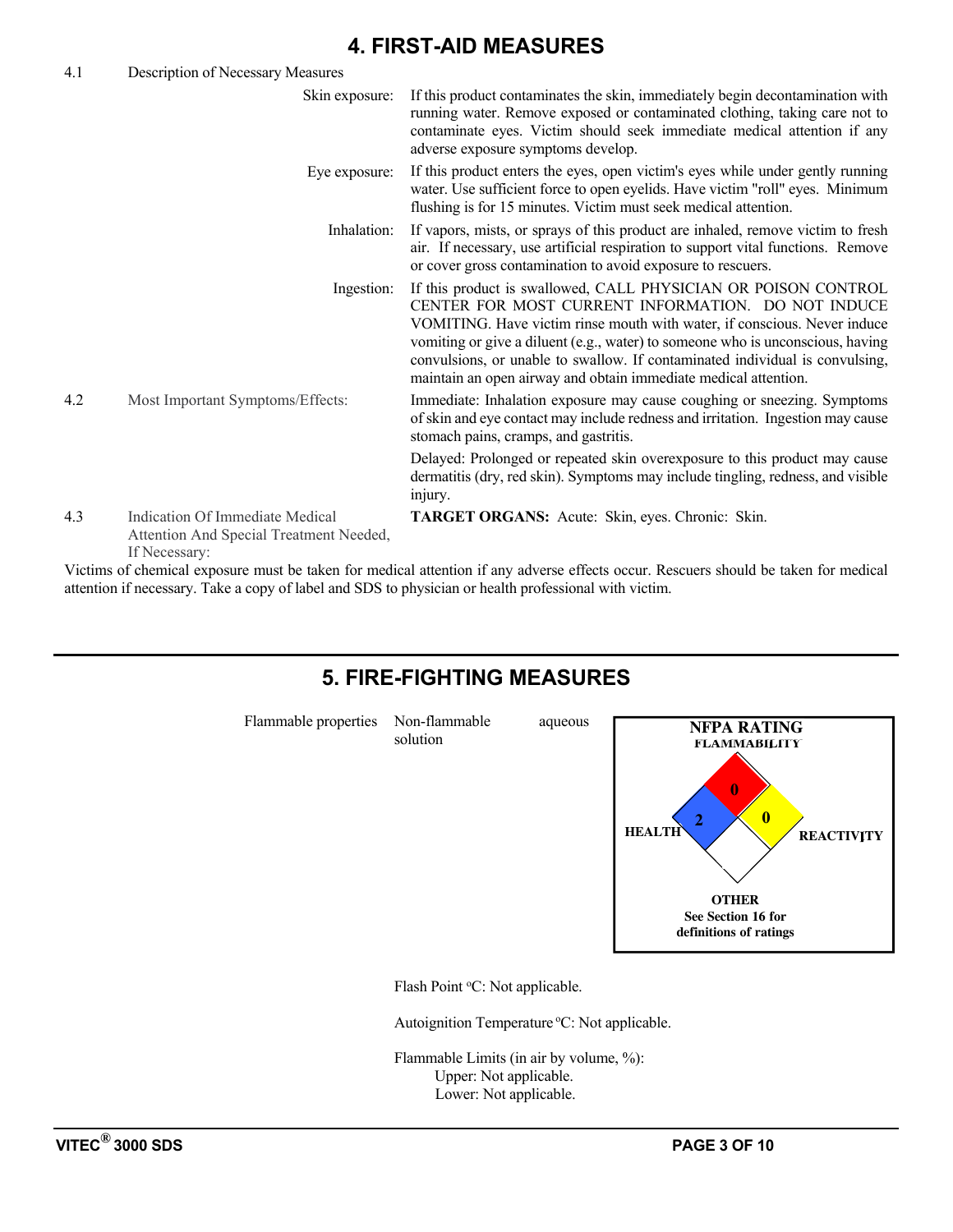| 5.1 | Suitable and Unsuitable<br>Extinguishing Media:                    | This material will not contribute to the intensity of a fire. Use extinguishing<br>material suitable to the surrounding fire.                                                                                                                                                                                                                                              |                                                                                                                         |                |            |  |
|-----|--------------------------------------------------------------------|----------------------------------------------------------------------------------------------------------------------------------------------------------------------------------------------------------------------------------------------------------------------------------------------------------------------------------------------------------------------------|-------------------------------------------------------------------------------------------------------------------------|----------------|------------|--|
|     |                                                                    | Water spray                                                                                                                                                                                                                                                                                                                                                                | <b>YES</b>                                                                                                              | Carbon dioxide | <b>YES</b> |  |
|     |                                                                    | Foam                                                                                                                                                                                                                                                                                                                                                                       | <b>YES</b>                                                                                                              | Dry chemical   | <b>YES</b> |  |
|     |                                                                    | Halon                                                                                                                                                                                                                                                                                                                                                                      | <b>YES</b>                                                                                                              | Other          | <b>YES</b> |  |
| 5.2 | Specific Hazards Arising from Chemical:                            | When involved in a fire, this material may decompose and produce irritating<br>fumes and toxic gases (e.g., carbon monoxide, carbon dioxide, and phosphorous<br>oxides).                                                                                                                                                                                                   |                                                                                                                         |                |            |  |
|     |                                                                    |                                                                                                                                                                                                                                                                                                                                                                            | Explosion Sensitivity to Mechanical Impact: Not sensitive.<br>Explosion Sensitivity to Static Discharge: Not sensitive. |                |            |  |
| 5.3 | Special Protective Equipment and<br>Precautions for Fire-Fighters: | Incipient fire responders should wear eye protection. Structural firefighters must<br>wear Self-Contained Breathing Apparatus and full protective equipment. Move<br>containers from fire area if it can be done without risk to personnel. If possible,<br>prevent runoff water from entering storm drains, bodies of water, or other<br>environmentally sensitive areas. |                                                                                                                         |                |            |  |

## **6. ACCIDENTAL RELEASE MEASURES**

| 6.1 | <b>Personal Precautions</b>                              | Uncontrolled releases should be responded to by trained personnel using pre-<br>planned procedures. Proper protective equipment should be used. In case of a<br>spill, clear the affected area and protect people.                                                                                                                                                                                                                                    |  |  |  |
|-----|----------------------------------------------------------|-------------------------------------------------------------------------------------------------------------------------------------------------------------------------------------------------------------------------------------------------------------------------------------------------------------------------------------------------------------------------------------------------------------------------------------------------------|--|--|--|
|     | Protective equipment                                     | For small releases $(< 5$ gallons), clean up spilled liquid wearing gloves, goggles,<br>faceshield, and suitable body protection. The minimum Personal Protective<br>Equipment recommended for response to non-incidental releases (more than 5<br>gallons) should be Level C: triple-gloves (neoprene gloves and nitrile gloves<br>over latex gloves), chemical resistant suit and boots, hard hat, and full-face<br>respirator with HEPA filter.    |  |  |  |
|     | Emergency procedures                                     | Monitoring must indicate that exposure levels are below those provided in<br>Section 8 (Exposure Controls-Personal Protection) and that oxygen levels are<br>above 19.5% before anyone is permitted in the area without Self-Contained<br>Breathing Apparatus.                                                                                                                                                                                        |  |  |  |
| 6.2 | Methods and Materials for Containment<br>and Cleaning Up | Soak up or wet vacuum spilled liquid. Neutralize residue with sodium<br>bicarbonate or other neutralizing agent for dilute acids. Decontaminate the<br>area thoroughly. Test area with litmus paper to ensure neutralization. Place all<br>spill residues in a suitable container. Dispose of in accordance with applicable<br>U.S. Federal, State, or local procedures, or appropriate local standards (see<br>Section 13, Disposal Considerations). |  |  |  |

## **7. HANDLING and STORAGE**

| 7.1 | Precautions for Safe Handling      | All employees who handle this material should be trained to handle it safely. Open containers<br>carefully on a stable surface. Empty containers may contain residual liquid; therefore,<br>empty containers should be handled with care.                                                                                                                                                      |
|-----|------------------------------------|------------------------------------------------------------------------------------------------------------------------------------------------------------------------------------------------------------------------------------------------------------------------------------------------------------------------------------------------------------------------------------------------|
|     |                                    | As with all chemicals, avoid getting this product ON YOU or IN YOU. Wash thoroughly<br>after handling this product. Do not eat or drink while handling this material. Avoid<br>generating mists and sprays of this product. Remove contaminated clothing immediately.                                                                                                                          |
|     |                                    | During equipment maintenance follow practices indicated in Section 6 (Accidental Release<br>Measures) to decontaminate equipment or clean-up small spills. Make certain that application<br>equipment is locked and tagged-out safely if necessary. Collect all rinsates and dispose of<br>according to applicable U.S. Federal, State, or local procedures or appropriate local<br>standards. |
| 7.2 | <b>Conditions for Safe Storage</b> | Store containers in a cool, dry location, away from direct sunlight, sources of intense heat, or<br>where freezing is possible. Store away from incompatible materials. Material should be<br>stored in secondary containers, or in a diked area, as appropriate. Storage and use areas<br>should be covered with impervious materials. Keep container tightly closed when not in use.         |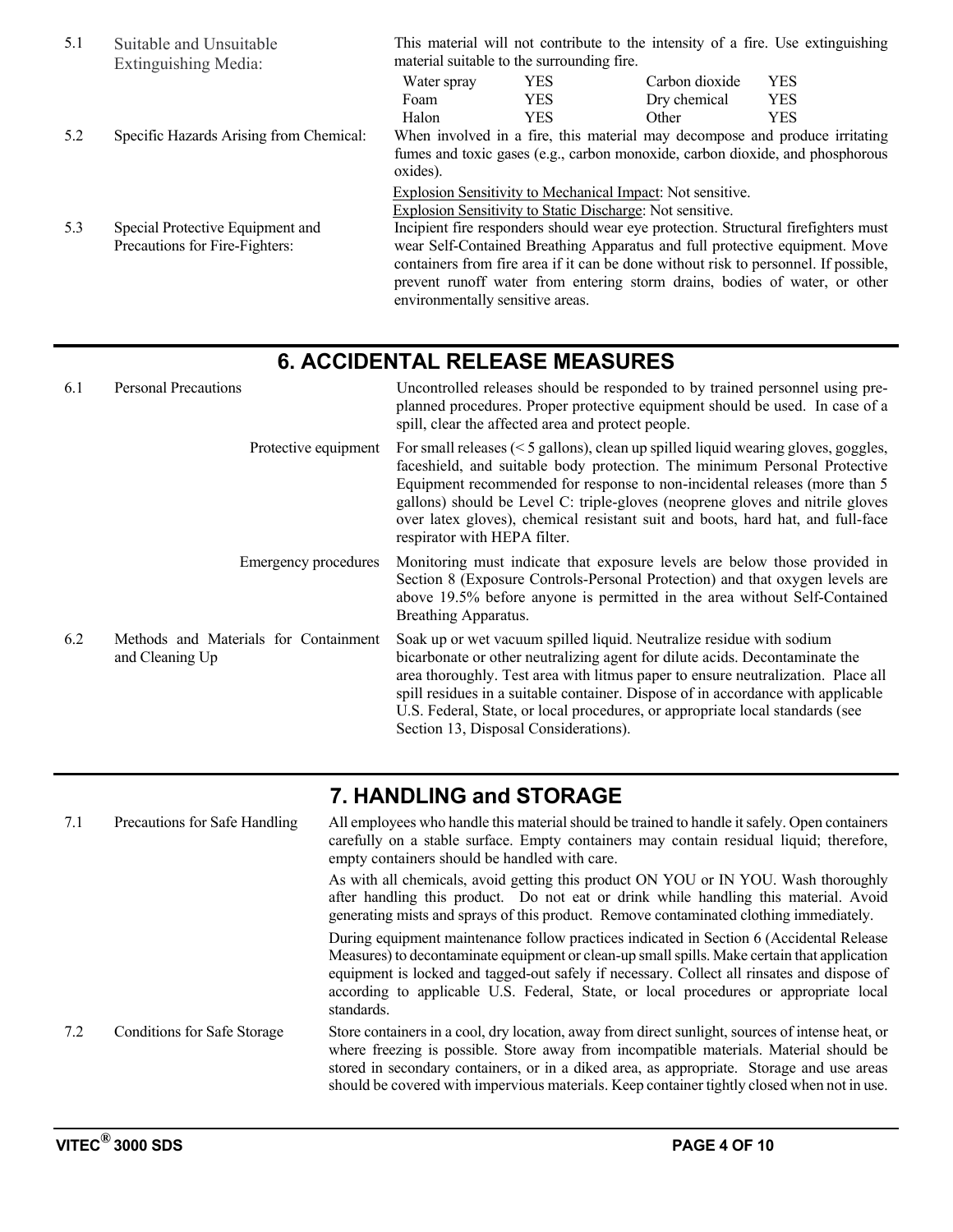Incompatibilities Strong bases, strong oxidizers, very strong acids, water reactive materials.

### **8. EXPOSURE CONTROLS - PERSONAL PROTECTION**

### 8.1 Control Parameters

| <b>CHEMICAL NAME</b>                                                                       | <b>EXPOSURE LIMITS IN AIR</b> |            |                   |            |                 |                   |                   |
|--------------------------------------------------------------------------------------------|-------------------------------|------------|-------------------|------------|-----------------|-------------------|-------------------|
|                                                                                            |                               |            |                   |            |                 |                   |                   |
|                                                                                            |                               |            | <b>ACGIH-TLV</b>  |            | <b>OSHA-PEL</b> |                   |                   |
|                                                                                            |                               | <b>TWA</b> | <b>STEL</b>       | <b>TWA</b> | <b>STEL</b>     | <b>IDLH</b>       | OTHE<br>R         |
|                                                                                            |                               | $mg/m^3$   | mg/m <sup>3</sup> | $mg/m^3$   | $mg/m^3$        | mg/m <sup>3</sup> | mg/m <sup>3</sup> |
| Deflocculant & Sequestrant                                                                 | Proprietary                   | <b>NE</b>  | <b>NE</b>         | <b>NE</b>  | <b>NE</b>       | NE                | <b>NE</b>         |
| Chelate agent                                                                              | Proprietary                   | <b>NE</b>  | <b>NE</b>         | NE         | NE              | NE                | NE                |
| $NE = Not$ Established. $C = Ceiling$ Limit. See Section 16 for Definitions of Terms Used. |                               |            |                   |            |                 |                   |                   |

| 8.2                     | Appropriate Engineering Controls. | Use with adequate ventilation to ensure exposure levels are maintained below the<br>limits provided in this Section or as low as reasonably practical. Ensure<br>eyewash/safety shower stations are available near areas where this product is<br>used.                                                                                                                                                                                                                                                                                                             |
|-------------------------|-----------------------------------|---------------------------------------------------------------------------------------------------------------------------------------------------------------------------------------------------------------------------------------------------------------------------------------------------------------------------------------------------------------------------------------------------------------------------------------------------------------------------------------------------------------------------------------------------------------------|
| 8.3                     | Personal Protective Equipment     | None needed under normal conditions of use. Use NIOSH approved respirators                                                                                                                                                                                                                                                                                                                                                                                                                                                                                          |
| Respiratory protection: |                                   | if ventilation is inadequate to control mists or vapor. If respiratory protection is<br>needed, use only protection authorized in the U.S. Federal OSHA Standard (29<br>CFR 1910.134), applicable U.S. State regulations, or the applicable local<br>standards. Oxygen levels below 19.5% are considered IDLH by OSHA. In such<br>atmospheres, use of a full-face piece pressure/demand SCBA or a full-face piece,<br>supplied air respirator with auxiliary self-contained air supply is required under<br>OSHA's Respiratory Protection Standard (1910.134-1998). |
|                         | Eye protection:                   | Use approved safety goggles or safety glasses, as described in OSHA 29 CFR<br>1910.133. Splash goggles with a faceshield may be needed if splash hazards exist.                                                                                                                                                                                                                                                                                                                                                                                                     |
|                         | Hand protection:                  | Wear chemical impervious gloves (e.g., Neoprene or Nitrile).                                                                                                                                                                                                                                                                                                                                                                                                                                                                                                        |
|                         | Body protection:                  | If needed, use body protection appropriate for task (e.g., Tyvek suit, rubber apron)<br>to protect from splashes and sprays.                                                                                                                                                                                                                                                                                                                                                                                                                                        |

## **9. PHYSICAL and CHEMICAL PROPERTIES**

| Appearance                   | This product is a clear, amber liquid.                                  |                                              |                  |  |  |
|------------------------------|-------------------------------------------------------------------------|----------------------------------------------|------------------|--|--|
| Odor                         | Light disinfectant odor                                                 | Odor Threshold                               | N/A              |  |  |
| Melting Point <sup>o</sup> C | Similar to water<br>pH                                                  |                                              | $10.7 - 11.8$    |  |  |
| Initial Boiling Point °C     | 100                                                                     | Boiling Point Range °C                       | N/A              |  |  |
| Flammability                 | Non-flammable                                                           | Evaporation Rate (water<br>$= 1$             | Similar to water |  |  |
| Vapor Density ( $air = 1$ )  | Similar to water                                                        | Vapor Pressure mm Hg 18<br>@ $20^{\circ}$ C: |                  |  |  |
| Solubility (in water)        | Soluble                                                                 | Relative density (water = $1.2-1.3$<br>1)    |                  |  |  |
| Viscosity                    | Similar to water                                                        | Partition<br>Oil-Water<br>N/A<br>Coefficient |                  |  |  |
| Decomposition Temperature    | N/A                                                                     |                                              |                  |  |  |
| How To Detect This Substance | The color and odor may act as warning properties associated with this p |                                              |                  |  |  |

How To Detect This Substance The color and odor may act as warning properties associated with this product. (Warning Properties):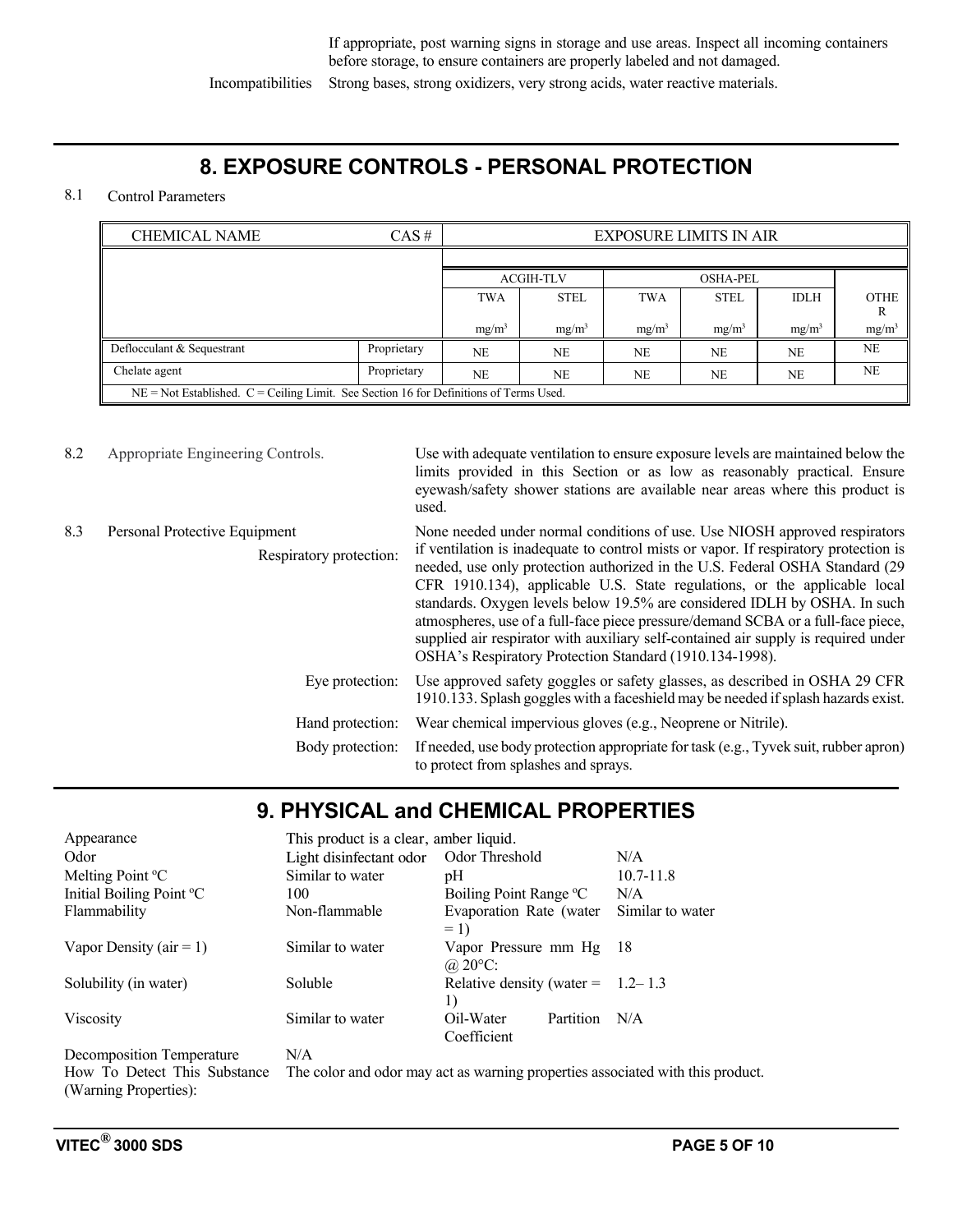### **10. STABILITY and REACTIVITY**

10.1 Reactivity Not considered reactive.

- 10.2 Chemical Stability Stable
- 10.3 Possibility of hazardous reactions Hazardous polymerization will not occur.
- 
- 
- 

10.4 Conditions to avoid Avoid mixing with incompatible materials. 10.5 Incompatible Materials Strong bases, strong oxidizers, very strong acids, water reactive materials. 10.6 Hazardous Decomposition Products Thermal decomposition of this product may generate carbon monoxide, carbon dioxide, and phosphorus oxides.

# **11. TOXICOLOGICAL INFORMATION**

### 11.1 Information on Toxicological Effects

| Toxicity data for                              |                                                                                                                                                                                                                                                                                                                                                                                                                |                                                                                                                                                                                                                                                                                                                                                                                  | Dermal         | Inhalation                                                                                                       |                       |
|------------------------------------------------|----------------------------------------------------------------------------------------------------------------------------------------------------------------------------------------------------------------------------------------------------------------------------------------------------------------------------------------------------------------------------------------------------------------|----------------------------------------------------------------------------------------------------------------------------------------------------------------------------------------------------------------------------------------------------------------------------------------------------------------------------------------------------------------------------------|----------------|------------------------------------------------------------------------------------------------------------------|-----------------------|
| hazardous ingredients                          |                                                                                                                                                                                                                                                                                                                                                                                                                | Oral LD <sub>50</sub> mg/kg                                                                                                                                                                                                                                                                                                                                                      |                | $LD_{50}$ mg/kg                                                                                                  | $LD_{50}$ mg/kg       |
| Deflocculant & Sequestrant                     | N/A                                                                                                                                                                                                                                                                                                                                                                                                            |                                                                                                                                                                                                                                                                                                                                                                                  |                | N/A                                                                                                              | N/A                   |
| Chelate agent                                  |                                                                                                                                                                                                                                                                                                                                                                                                                | $LD_{50}$ (Oral-Rat) 2100 mg/kg<br>$LD_{50}$ (Skin-Rabbit) > 6310 mg/kg<br>$LD_{50}$ (Oral-Quail) > 2510 mg/kg<br>$LD_{50}$ (Oral-Duck) > 2510 mg/kg<br>TDLo (Oral-Rat) 1302 mg/kg/31<br>days-<br>intermittent: Kidney, Urethra, Bladder: other<br>changes in urine composition; Nutritional and<br>Gross Metabolic: weight loss or decreased weight<br>gain, changes in sodium. |                | Standard Draize Test (Skin-<br>Rabbit) 500 mg/24 hours<br>Standard Draize Test (Eye-<br>Rabbit) 100 mg: Moderate | N/A                   |
| Potential routes of exposure                   |                                                                                                                                                                                                                                                                                                                                                                                                                | Inhalation, skin contact, eye contact                                                                                                                                                                                                                                                                                                                                            |                |                                                                                                                  |                       |
| Potential effects of acute over-<br>exposure   | Inhalation exposure may cause tingling, coughing, sneezing, and difficulty breathing.<br>Symptoms of skin and eye contact may include redness and irritation. Ingestion may<br>cause stomach pains, cramps, and gastritis.                                                                                                                                                                                     |                                                                                                                                                                                                                                                                                                                                                                                  |                |                                                                                                                  |                       |
| Potential effects of chronic over-<br>exposure | Prolonged or repeated skin overexposure to this product may cause dermatitis (dry, red<br>skin). Symptoms may include tingling, redness, and visible injury.                                                                                                                                                                                                                                                   |                                                                                                                                                                                                                                                                                                                                                                                  |                |                                                                                                                  |                       |
| Symptoms of over-exposure                      | Immediate: Inhalation exposure may cause tingling, coughing, sneezing, and difficulty<br>breathing. Symptoms of skin and eye contact may include redness and irritation.<br>Ingestion may cause stomach pains, cramps, and gastritis.<br>Delayed: Prolonged or repeated skin overexposure to this product may cause dermatitis<br>(dry, red skin). Symptoms may include tingling, redness, and visible injury. |                                                                                                                                                                                                                                                                                                                                                                                  |                |                                                                                                                  |                       |
| Conditions aggravated by over-<br>exposure     |                                                                                                                                                                                                                                                                                                                                                                                                                | aggravated by exposures to this product.                                                                                                                                                                                                                                                                                                                                         |                | Preexisting dermatitis, other skin conditions, and respiratory conditions may be                                 |                       |
| Recommendations to physicians:                 |                                                                                                                                                                                                                                                                                                                                                                                                                | Treat symptoms and eliminate exposure.                                                                                                                                                                                                                                                                                                                                           |                |                                                                                                                  |                       |
| Irritation                                     |                                                                                                                                                                                                                                                                                                                                                                                                                | YES This product can be irritating to contaminated tissue.                                                                                                                                                                                                                                                                                                                       |                |                                                                                                                  |                       |
| Sensitization                                  | NO                                                                                                                                                                                                                                                                                                                                                                                                             |                                                                                                                                                                                                                                                                                                                                                                                  |                |                                                                                                                  |                       |
| Carcinogenicity                                | NTP                                                                                                                                                                                                                                                                                                                                                                                                            | <b>IARC</b>                                                                                                                                                                                                                                                                                                                                                                      | <b>US OSHA</b> | <b>CAL OSHA</b>                                                                                                  | 67/548 EEC<br>Annex 1 |
|                                                | NO                                                                                                                                                                                                                                                                                                                                                                                                             | N <sub>O</sub>                                                                                                                                                                                                                                                                                                                                                                   | NO.            | N <sub>O</sub>                                                                                                   | NO                    |
| Mutagenicity                                   | N <sub>O</sub>                                                                                                                                                                                                                                                                                                                                                                                                 |                                                                                                                                                                                                                                                                                                                                                                                  |                |                                                                                                                  |                       |
| Reproductive toxicity                          | N <sub>O</sub>                                                                                                                                                                                                                                                                                                                                                                                                 |                                                                                                                                                                                                                                                                                                                                                                                  |                |                                                                                                                  |                       |
| Biological Exposure Index                      | N/A                                                                                                                                                                                                                                                                                                                                                                                                            |                                                                                                                                                                                                                                                                                                                                                                                  |                |                                                                                                                  |                       |
| Other potential health effects                 | Currently, there are no Biological Exposure Indices (BEIs) for any component of this<br>product.                                                                                                                                                                                                                                                                                                               |                                                                                                                                                                                                                                                                                                                                                                                  |                |                                                                                                                  |                       |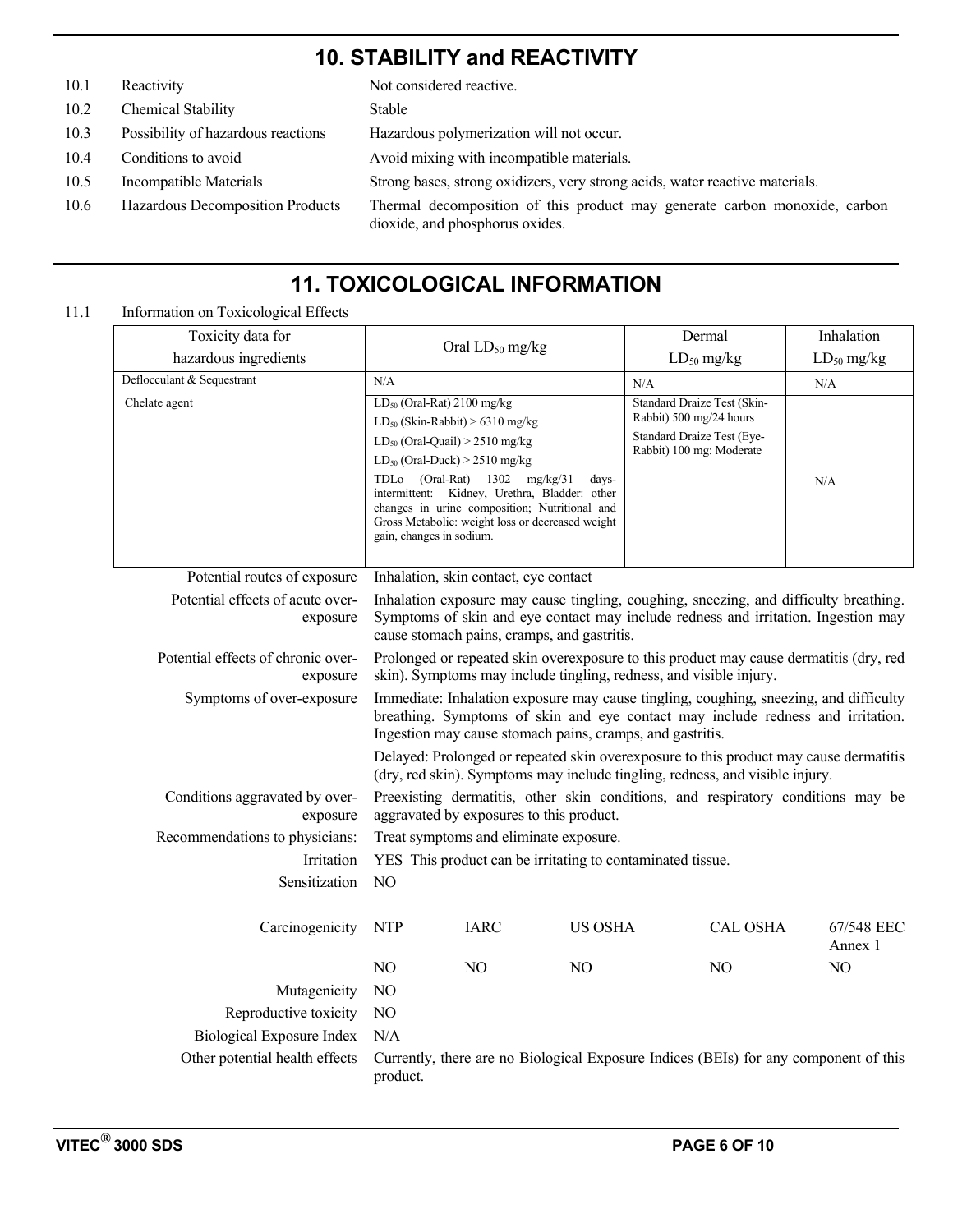### **12. ECOLOGICAL INFORMATION**

### ALL WORK PRACTICES MUST BE AIMED AT ELIMINATING ENVIRONMENTAL CONTAMINATION.

| 12.1<br>Vitec <sup>®</sup> 3000 | Ecotoxicity                      |         | $LC_{50}$ , mg/L                                                                                                                                                                                                                                                                 | $EC_{50}$ , mg/L                                                                                               |
|---------------------------------|----------------------------------|---------|----------------------------------------------------------------------------------------------------------------------------------------------------------------------------------------------------------------------------------------------------------------------------------|----------------------------------------------------------------------------------------------------------------|
|                                 |                                  | Aquatic | LC50 ( <i>Mysidopsis bahai</i> ) $> 1000$ mg/L 7 days<br>LC50 (Oncorhynchus mykiss: Rainbow<br>Trout), 96 hours, $>1000$ mg/L                                                                                                                                                    | $EC_{50}$ ( <i>Daphnia magna</i> ) 48 hours = >1000<br>mg/L<br>NOEC ( <i>Daphnia magna</i> ) 48 hours = $1000$ |
|                                 | Terrestrial                      |         | N/A                                                                                                                                                                                                                                                                              | mg/L<br>N/A                                                                                                    |
|                                 |                                  | Aquatic | Acute Hazard Level:<br>Lethal pH $(goldfish) = 10.9$<br>Lethal pH (bluegill) = $10.5$<br>LC <sub>100</sub> (Cyprimus carpio) 24 hours = 180 ppm/<br>$25\square C$<br>$TL_m$ (mosquito fish) 96 hours = 125 ppm/fresh<br>water<br>$TL_m$ (bluegill) 48 hours = 99 mg/L/ tap water | N/A                                                                                                            |
|                                 | Terrestrial                      |         | N/A                                                                                                                                                                                                                                                                              | N/A                                                                                                            |
| 12.2                            | Persistence and Degradability    |         | The components of this product decompose in soil and water.                                                                                                                                                                                                                      |                                                                                                                |
| 12.3                            | Bioaccumulative Potential        |         | The components of this product are not expected to bioaccumulate.                                                                                                                                                                                                                |                                                                                                                |
| 12.4                            | Mobility in Soil                 |         | Moderately mobile.                                                                                                                                                                                                                                                               |                                                                                                                |
| 12.5                            | Other Adverse Ecological Effects |         | This product may be harmful to aquatic life if large volumes of it are released into an<br>aquatic environment.                                                                                                                                                                  |                                                                                                                |

### **13. DISPOSAL CONSIDERATIONS**

| Preparing Wastes of this Product for<br>Disposal | Waste disposal must be in accordance with appropriate U.S. Federal, State, and local<br>regulations or with local regulations. This product, if unaltered by the handling, may<br>be disposed of by treatment at a permitted facility or as advised by your local waste<br>regulatory authority. |
|--------------------------------------------------|--------------------------------------------------------------------------------------------------------------------------------------------------------------------------------------------------------------------------------------------------------------------------------------------------|
| Disposal of Contaminated Packaging               | Cleaned containers can be recycled or disposed of as non-contaminated waste, if<br>authorized by your local authorities. Dispose of containers as required by local<br>regulations.                                                                                                              |
| U.S. EPA Waste Number                            | Not applicable.                                                                                                                                                                                                                                                                                  |

### **14. TRANSPORTATION INFORMATION**

#### THIS MATERIAL IS NOT HAZARDOUS AS DEFINED BY 49 CFR 172.101 BY THE U.S. DEPARTMENT OF TRANSPORTATION.

| 14.1 | UN Number                            | Not applicable |
|------|--------------------------------------|----------------|
| 14.2 | UN Proper Shipping Name              | Not applicable |
| 14.3 | Transport Hazard Class(es)           | Not applicable |
|      | Transport label(s) required          | Not applicable |
| 14.4 | Packing Group                        | Not applicable |
| 14.5 | Marine Pollutant                     | Not applicable |
|      | NA Emergency Response Guide          | Not applicable |
|      | Number (2016)                        |                |
| 14.6 | Transport in Bulk (Annex II of       | Not applicable |
|      | MARPOL 73/78 and IBC Code)           |                |
| 14.7 | <b>Special Transport Precautions</b> | Not applicable |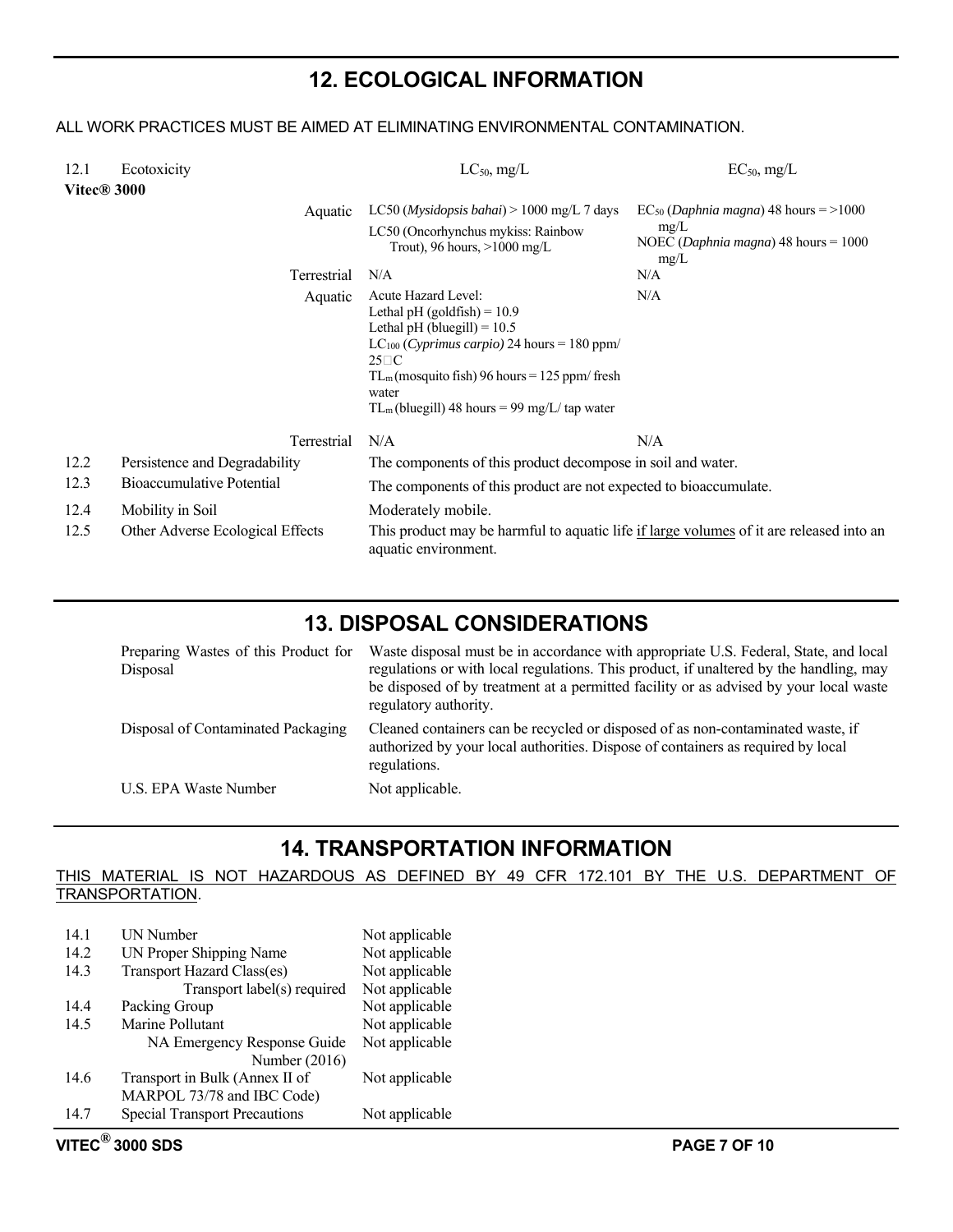### **International Air Transport Association**

| UN Number                           | Not applicable |
|-------------------------------------|----------------|
| UN Proper Shipping Name             | Not applicable |
| Transport Hazard Class(es)          | Not applicable |
| Transport label(s) required         | Not applicable |
| Packing Group                       | Not applicable |
| <b>IATA Emergency Response Code</b> | Not applicable |
| <b>Excepted Quantity</b>            | Not applicable |
| Packaging Instructions              | Not applicable |
|                                     |                |

#### **International Maritime Organization**

| <b>UN Number</b>               | Not applicable |
|--------------------------------|----------------|
| UN Proper Shipping Name        | Not applicable |
| Transport Hazard Class(es)     | Not applicable |
| Transport label(s) required    | Not applicable |
| Packing Group                  | Not applicable |
| Marine Pollutant               | Not applicable |
| NA Emergency Response Guide    | Not applicable |
| Number (2016)                  |                |
| Transport in Bulk (Annex II of | Not applicable |
| MARPOL 73/78 and IBC Code)     |                |

### **15. SAFETY, HEALTH and ENVIRONMENTAL REGULATIONS SPECIFIC FOR THE PRODUCT**  $\top$

| PROGRAM                                                                                                                                                                     | Deflocculant & Sequestrant | Chelate Agent  |  |  |
|-----------------------------------------------------------------------------------------------------------------------------------------------------------------------------|----------------------------|----------------|--|--|
|                                                                                                                                                                             | <b>US EPA PROGRAMS</b>     |                |  |  |
| Clean Air Act<br>Hazardous Air Pollutants                                                                                                                                   | N <sub>O</sub>             | N <sub>O</sub> |  |  |
| Safe Drinking Water Act                                                                                                                                                     | NO.                        | N <sub>O</sub> |  |  |
| $RCHA F, K, P, U$ or<br>D-lists                                                                                                                                             | N <sub>O</sub>             | N <sub>O</sub> |  |  |
| <b>SARA 302</b><br><b>RQ</b>                                                                                                                                                | N <sub>O</sub>             | N <sub>O</sub> |  |  |
| <b>TPO</b><br><b>SARA 302</b>                                                                                                                                               | N <sub>O</sub>             | N <sub>O</sub> |  |  |
| <b>SARA 313 LISTED</b>                                                                                                                                                      | N <sub>O</sub>             | N <sub>O</sub> |  |  |
| <b>SARA CHEMICAL CATEGORIES</b>                                                                                                                                             |                            |                |  |  |
| <b>SARA 311/312 ACUTE</b>                                                                                                                                                   | YES                        | <b>YES</b>     |  |  |
| SARA 311/312<br><b>CHRONIC</b>                                                                                                                                              | N <sub>O</sub>             | N <sub>O</sub> |  |  |
| <b>SARA 311/312 FIRE</b>                                                                                                                                                    | N <sub>O</sub>             | N <sub>O</sub> |  |  |
| SARA 311/312<br><b>PRESSURE</b>                                                                                                                                             | N <sub>O</sub>             | N <sub>O</sub> |  |  |
| SARA 311/312<br><b>REACTIVITY</b>                                                                                                                                           | NO.                        | N <sub>O</sub> |  |  |
| <b>EPA EXTREMELY</b><br><b>HAZARDOUS</b><br><b>SUBSTANCE</b>                                                                                                                | N <sub>O</sub>             | N <sub>O</sub> |  |  |
| CALIFORNIA SAFE DRINKING WATER ACT (Proposition 65)<br>This product does not contain any chemical listed on the California Safe Drinking Water Act list<br>(Proposition 65) |                            |                |  |  |
| <b>US OSHA PROGRAMS</b>                                                                                                                                                     |                            |                |  |  |
| <b>PEL</b>                                                                                                                                                                  | N <sub>O</sub>             | N <sub>O</sub> |  |  |
| <b>PSM</b>                                                                                                                                                                  | NO.                        | NO.            |  |  |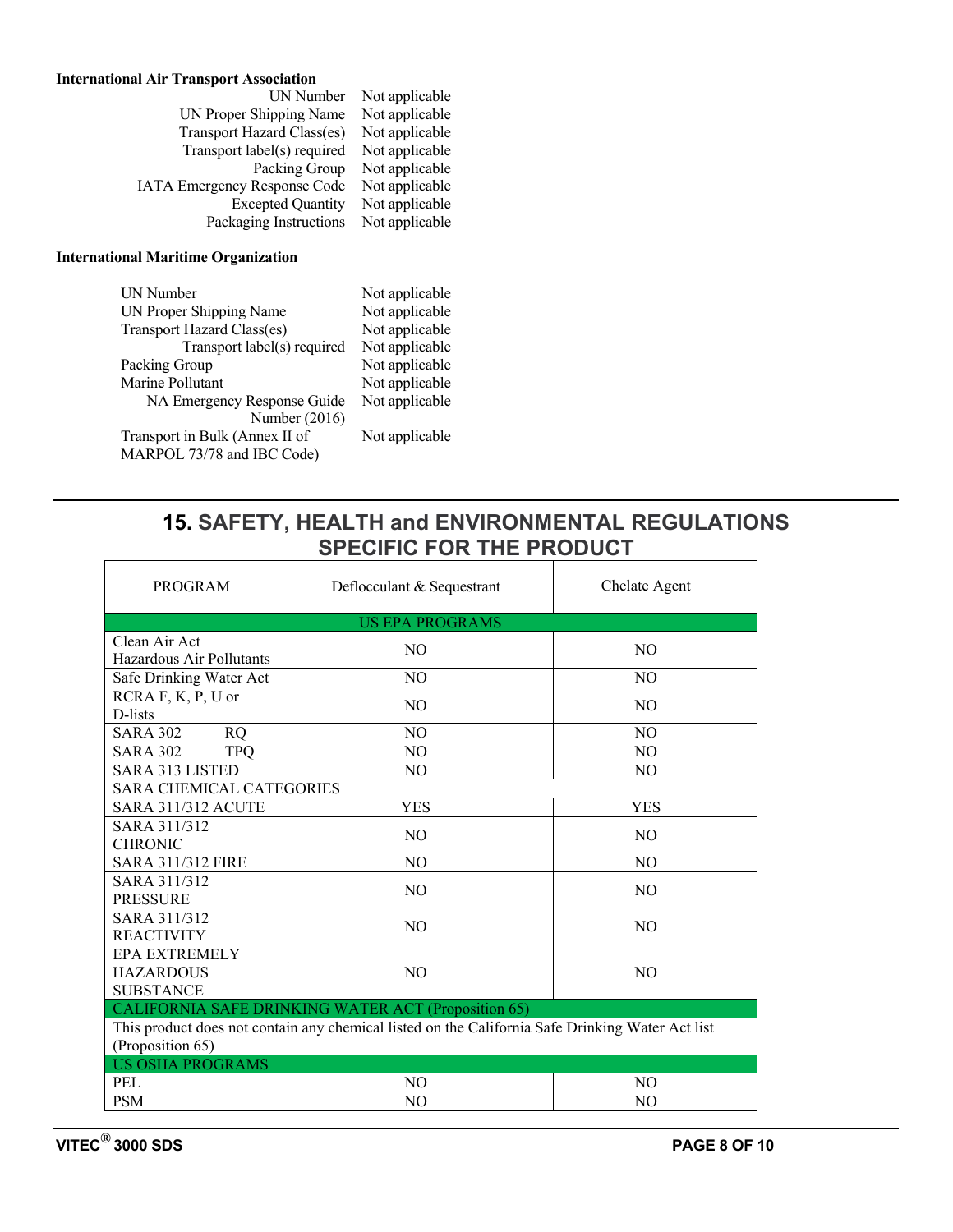| CHEMICAL SECURITY PROGRAMS         |                                                                  |                |  |  |  |
|------------------------------------|------------------------------------------------------------------|----------------|--|--|--|
| <b>DHS CFATS</b>                   | N <sub>O</sub>                                                   | N <sub>O</sub> |  |  |  |
|                                    | CHEMICAL WEAPONS CONVENTION                                      |                |  |  |  |
|                                    | N <sub>O</sub>                                                   | N <sub>O</sub> |  |  |  |
| US DRUG ENFORCEMENT ADMINISTRATION |                                                                  |                |  |  |  |
| <b>DEA</b> Controlled              | N <sub>O</sub>                                                   | N <sub>O</sub> |  |  |  |
| <b>Substances</b>                  |                                                                  |                |  |  |  |
| CHEMICAL INVENTORY PROGRAMS        |                                                                  |                |  |  |  |
| <b>DSL</b>                         | <b>YES</b>                                                       | <b>YES</b>     |  |  |  |
| <b>REACH</b> Pre-registered        | <b>YES</b>                                                       | <b>YES</b>     |  |  |  |
| List                               |                                                                  |                |  |  |  |
| <b>TSCA</b>                        | <b>YES</b>                                                       | <b>YES</b>     |  |  |  |
| <b>TSCA Reset Rule</b>             | All ingredients in this product comply with the U.S. EPA TSCA    |                |  |  |  |
|                                    | Inventory Notification Requirements Rule (40 CFR 710 Subpart B.) |                |  |  |  |
| European Inventory of              |                                                                  |                |  |  |  |
| <b>Existing Commercial</b>         | <b>YES</b>                                                       | <b>YES</b>     |  |  |  |
| <b>Chemical Substances</b>         |                                                                  |                |  |  |  |
| (EINECS)                           |                                                                  |                |  |  |  |
| EU No-Longer Polymers              | N <sub>O</sub>                                                   | N <sub>O</sub> |  |  |  |
| List (NLP)                         |                                                                  |                |  |  |  |
| Philippines                        | <b>YES</b>                                                       | <b>YES</b>     |  |  |  |
| Japan                              | <b>YES</b>                                                       | <b>YES</b>     |  |  |  |
| Australia                          | <b>YES</b>                                                       | <b>YES</b>     |  |  |  |
| Korea                              | <b>YES</b>                                                       | <b>YES</b>     |  |  |  |
| China                              | N <sub>O</sub>                                                   | N <sub>O</sub> |  |  |  |
| New Zealand Inventory              | YES                                                              | <b>YES</b>     |  |  |  |
| of Chemicals                       |                                                                  |                |  |  |  |

# **16. OTHER INFORMATION**

| 16.1 | Original Preparation | 14 Nov 2005; update 11 April 2011                                                                                                    |
|------|----------------------|--------------------------------------------------------------------------------------------------------------------------------------|
| 16.2 | Revision History     | 13 March 2013 Reformatted to GHS Requirements; 16 July13 added<br>aquatic toxicity data for product; 2 August 2016 format update; 12 |
|      |                      | January 2018 proprietary information format update; 9 April 2018                                                                     |
|      |                      | Section 12 addition; 15 Oct 2018, TSCA Reset Rule update.; 28 June                                                                   |
|      |                      | 2019 Hazard review.                                                                                                                  |
| 16.3 | Prepared by          | ADVANCED CHEMICAL SAFETY, Inc.                                                                                                       |
|      |                      | PO Box 152329                                                                                                                        |
|      |                      | San Diego, CA 92195                                                                                                                  |
|      |                      | $(858) - 874 - 5577$                                                                                                                 |
| 16.4 | Date of Printing     | July 15, 2019                                                                                                                        |